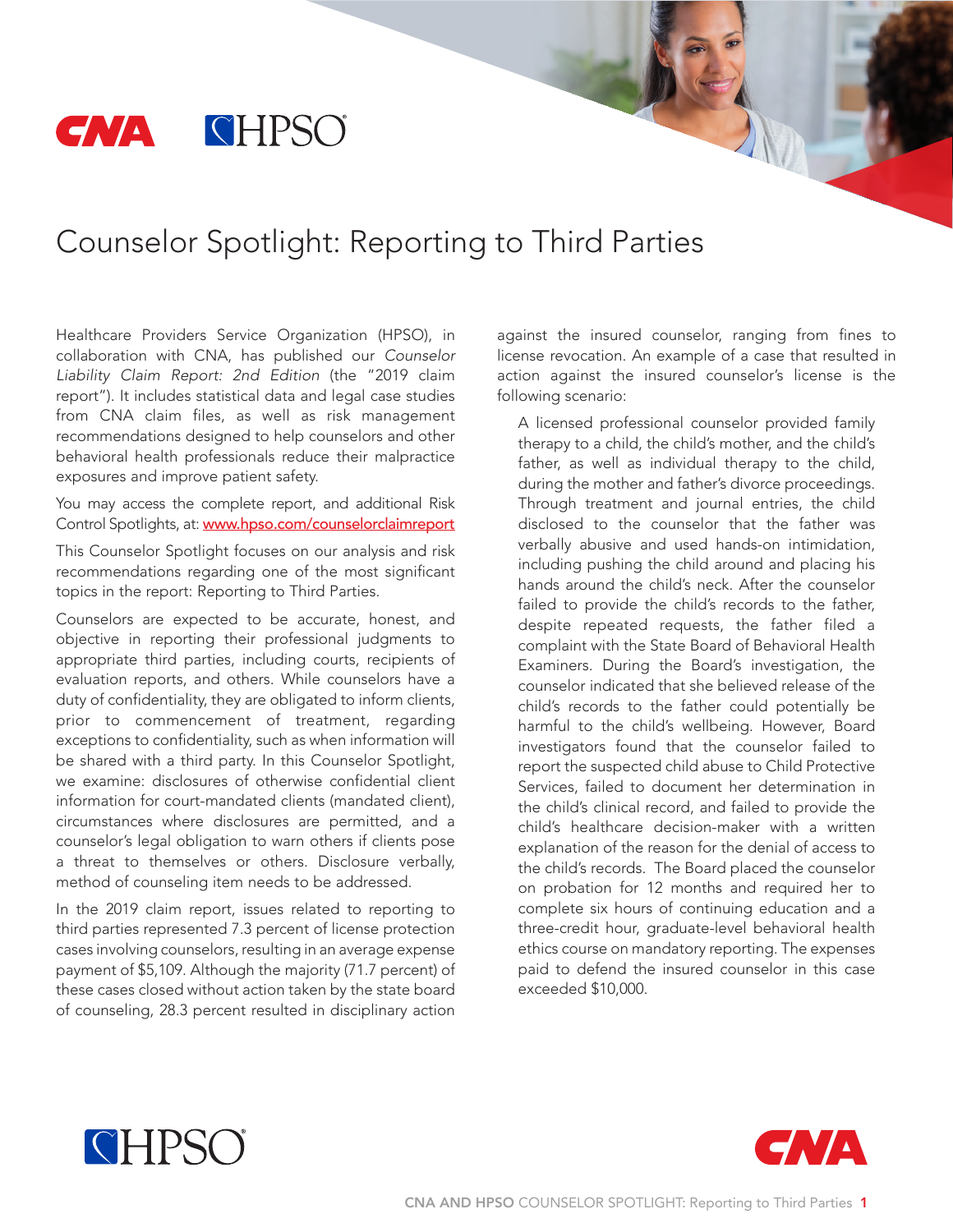Counselors bear the responsibility to facilitate client growth and development in ways that foster the interest and welfare of clients and promote formation of healthy relationships (*2014 American Counseling Association Code of Ethics*, Section A, The Counseling Relationship). Therefore, a counselor should aspire to earn the trust of a client by creating an ongoing partnership, establishing and upholding boundaries and maintaining confidentiality. The American Counseling Association (ACA) states that counselors should recognize that trust is the cornerstone of the counseling relationship.

However, situations may arise where a counselor believes a client represents a harm to oneself or others, or suspects child or elder abuse or neglect. When these types of scenarios occur, the general requirement that counselors keep information confidential does not apply. According to the *2014 ACA Code of Ethics*, Section B.2.a., counselors have an ethical duty to disclose information to prevent "serious and foreseeable harm" to their clients and others. Therefore, counselors must consider their legal and ethical duties to protect their clients or others from harm, act in their clients' best interests, and protect themselves from potential liability.

Counselors also may receive third party requests for information from a variety of entities for various reasons. These requests may include client healthcare and billing records requested from third party payers (i.e., Government or private insurance carriers) and the judicial and/or other legal bodies. (*2014 ACA Code of Ethics* Sections B.2.d., B.2.e., B.3.d.). Although infrequent, a third party request

can also be made by local, state or federal agencies (e.g., Centers for Disease Control and Prevention, Department of Justice, law enforcement and/or health departments). The *ACA Code of Ethics*, Section C.6.b. states that counselors are expected to be "accurate, honest, and objective in reporting their professional activities and judgments to appropriate third parties, including courts, health insurance companies, those who are recipients of evaluation reports, and others." A counselor who fails to fulfill these legal and professional obligations may incur liability. For additional information on responding to these types of requests, please review the Counselor Spotlights on [Release of Records](http://www.hpso.com/Documents/Risk%20Education/individuals/Claim-Reports/Counselor/F-13775-619_Release_of_Records_Spotlight.pdf) and [Documentation](http://www.hpso.com/Documents/Risk%20Education/individuals/Claim-Reports/Counselor/F-13776-619_Documentation_Spotlight.pdf).

### COUNSELOR SPOTLIGHT

For more risk control resources and top findings from the 2nd Edition of the *Counselor Liability Claim Report*, please review additional Counselor Spotlights on the following topics:

- [Boundaries](http://www.hpso.com/counselorclaimreport_boundaries)
- [Release of Records](http://www.hpso.com/counselorclaimreport_records)
- [Telebehavioral Health](http://www.hpso.com/counselorclaimreport_telebehavioralhealth)
- **[Documentat](http://www.hpso.com/Documents/Risk%20Education/individuals/Claim-Reports/Counselor/X-13992-1219_Supervision_Spotlight_FINAL.pdf)ion**
- **Supervision**
- **[Preparing for a Deposition](http://www.hpso.com/counselorclaimreport_preparedepo)**
- [Identifying Your C](http://www.hpso.com/counselorclaimreport_informedconsent)lient
- Informed Consent
- [What to Do if you Receive a Subpoena](http://www.hpso.com/counselorclaimreport_subpoena)

Visit [www.hpso.com/counselorclaimreport](http://www.hpso.com/counselorclaimreport)

## Additional Resources:

For additional information on enhancing clinical and operational processes when it comes to reporting to third parties in your practice, consider the following resources:

- American Counseling Association Licensure Requirements for Professional Counselors: https://www.counseling.org/knowledge-center/licensure-requirements
- Wheeler, A. M. & Bertram, B. (2019). *The Counselor and the Law: A Guide to Legal and Ethical Practice.* 8th ed. Alexandria, VA: American Counseling Association (ACA).
- Considerations for the use of distance counseling, Counseling Today: https://www.counseling.org/docs/default-source/ethics/ ethics-columns/ethics\_march\_2015\_distance-counseling.pdf?sfvrsn=a24522c\_4
- Wade, M. E. (2015). The counselor's duty to report. *Counseling Today*. https://www.counseling.org/docs/default-source/ethics/ethics-columns/ethics\_february\_2015\_duty-to-report.pdf
- Kenny, M. C., Abreu, R. L., Helpingstine, C., Lopez, A., & Mathews, B. (2018). Counselors' mandated responsibility to report child maltreatment: A review of US laws. *Journal of Counseling & Development*, 96(4), 372-387.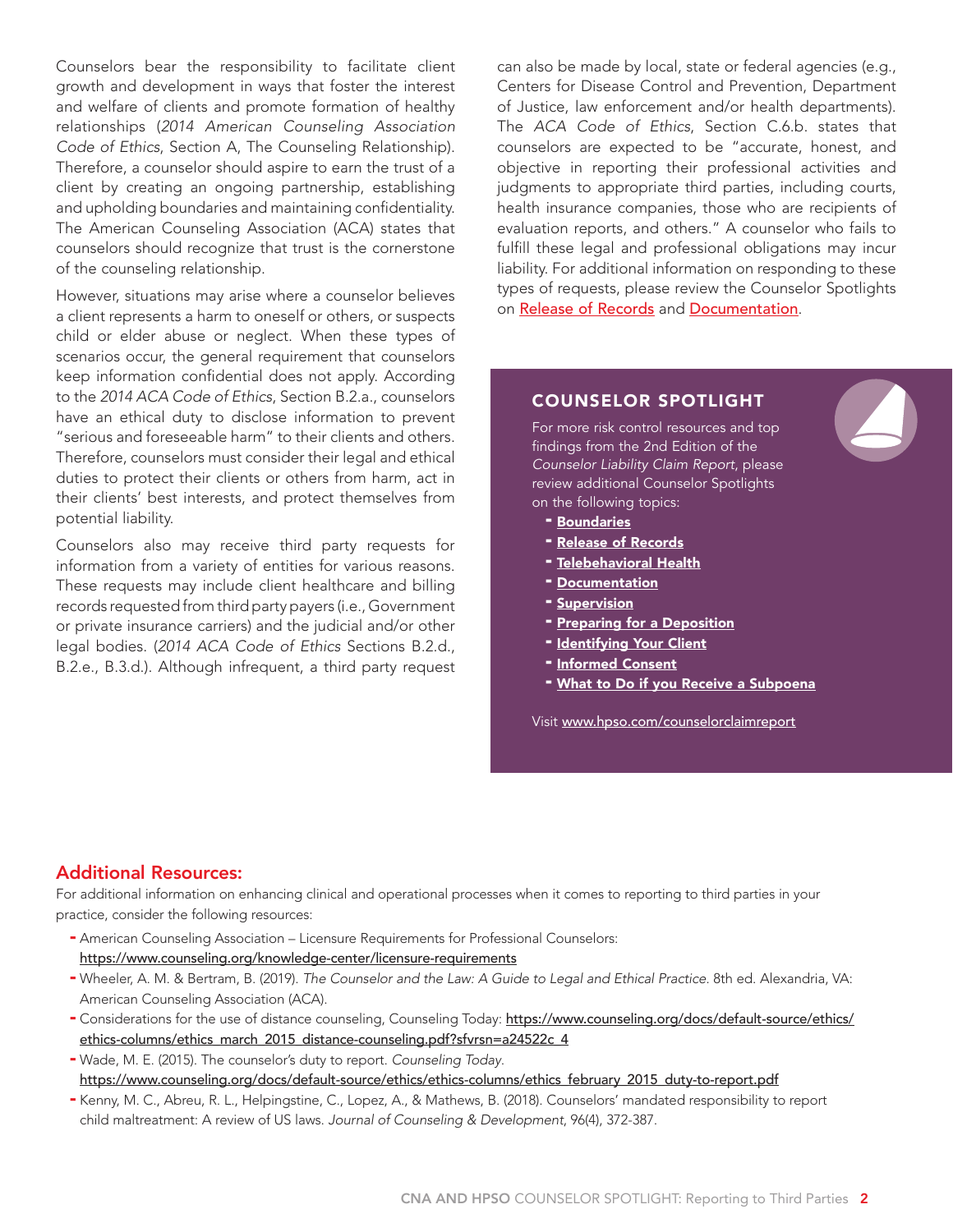# Self-Assessment Checklist: Reporting to Third Parties

This checklist is designed to assist counselors in evaluating risk control exposures associated with their current practice. For additional risk control tools or to download the *Counselor Liability Claim Report 2nd Edition*, visit Healthcare Providers Service Organization www.hpso.com or CNA Healthcare www.cna.com.

#### Self-assessment Topic

| <b>Professional Practice</b>                                                                                                                                                                                                                                                                                                                                                         | Yes/No | <b>Comments/Action Plans</b> |
|--------------------------------------------------------------------------------------------------------------------------------------------------------------------------------------------------------------------------------------------------------------------------------------------------------------------------------------------------------------------------------------|--------|------------------------------|
| I create and maintain records and healthcare documentation<br>necessary for rendering professional services.                                                                                                                                                                                                                                                                         |        |                              |
| In situations of couples and family counseling, I clearly define who<br>is considered "the client" and discuss expectations and limitations<br>of confidentiality.                                                                                                                                                                                                                   |        |                              |
| Despite the therapy location (telebehavioral, counselor office), I clearly<br>define the limits and exceptions to confidentiality, privilege and<br>privacy at the outset of counseling and periodically thereafter, and clearly<br>document these discussions in the client's healthcare information record,<br>including the client's acknowledgement and signature when possible. |        |                              |
| I have clients acknowledge treatment agreements, and I document<br>in writing such agreement among all involved parties regarding the<br>confidentiality of information discussed during therapy.                                                                                                                                                                                    |        |                              |
| In the absence of a treatment agreement during couple or family<br>therapy, I considered all individuals involved to be the client.                                                                                                                                                                                                                                                  |        |                              |
| I periodically review treatment agreements with care plans to<br>determine if the counselor-client has changed and if so, I update all<br>documents as needed.                                                                                                                                                                                                                       |        |                              |
| I obtain client written authorization prior to releasing confidential<br>and private information, where state and federal regulations permit<br>such release.                                                                                                                                                                                                                        |        |                              |
| <b>Mandated Reporting</b>                                                                                                                                                                                                                                                                                                                                                            | Yes/No | <b>Comments/Action Plans</b> |
| I familiarize myself with all applicable mandatory reporter laws<br>and regulations and under what circumstances a duty to report<br>is imposed. For example, statues may impose a duty based upon a<br>communicated threat against a specifically identifiable victim, or they<br>may encompass a broader duty.                                                                     |        |                              |
| I adhere to employer/institutional policies and procedures related to<br>mandated reporting.                                                                                                                                                                                                                                                                                         |        |                              |
| As part of my continuing education, I regularly seek out and<br>complete courses on the role of the mandated reporter.                                                                                                                                                                                                                                                               |        |                              |
| I consult with a trusted colleague, supervisor, and/or attorney when I<br>am unclear as to my legal duty.                                                                                                                                                                                                                                                                            |        |                              |
| I document all actions that I take, those I reject, and the rationale<br>supporting each decision.                                                                                                                                                                                                                                                                                   |        |                              |
| I seek ways to keep my work in perspective, balancing work<br>with taking time to care for myself to prevent compassion fatigue,<br>professional burnout, and countertransference.                                                                                                                                                                                                   |        |                              |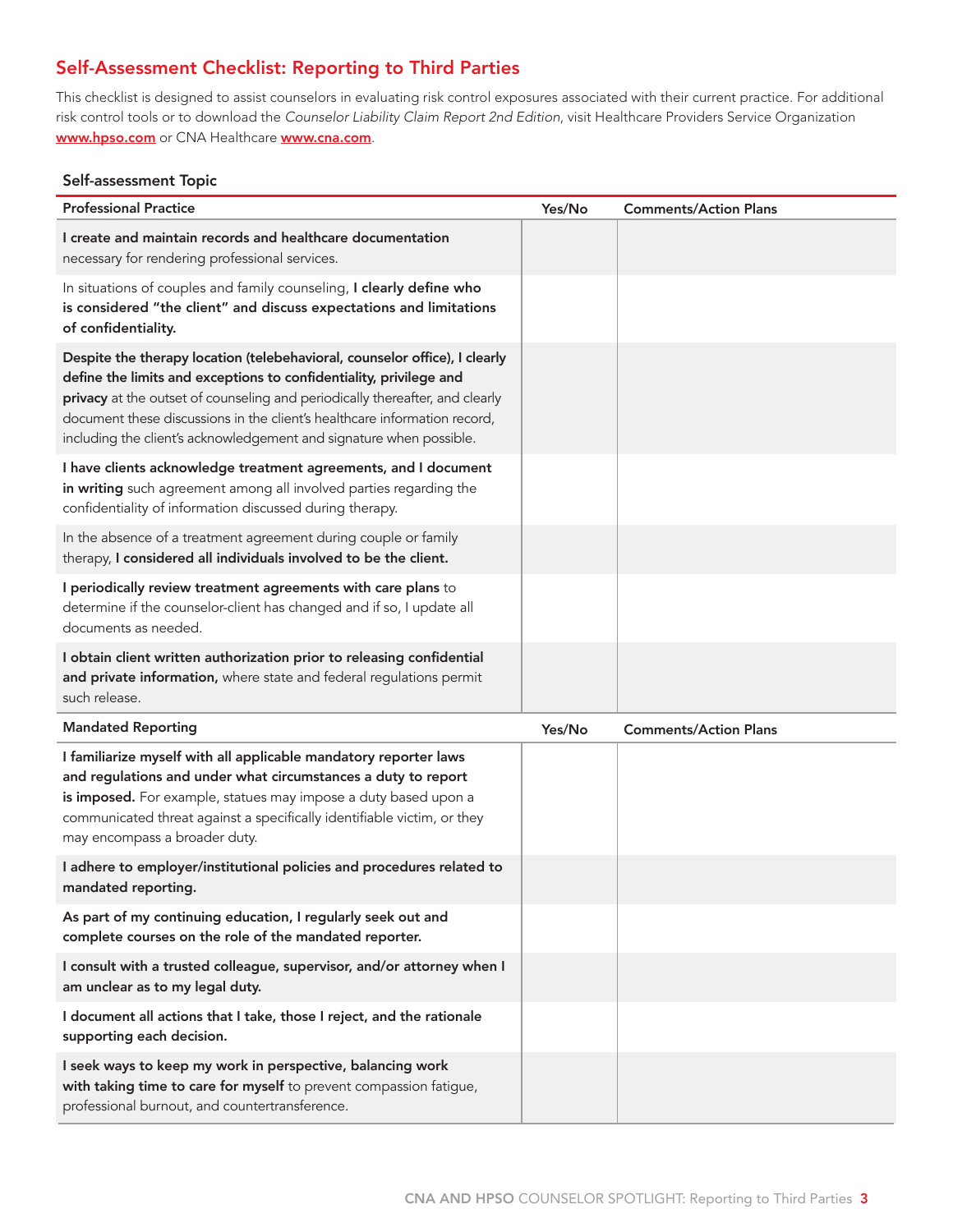#### Minor Clients

| General Policy Considerations                                                                                                                                                                                                                                                                                                                    |  |
|--------------------------------------------------------------------------------------------------------------------------------------------------------------------------------------------------------------------------------------------------------------------------------------------------------------------------------------------------|--|
| Does written policy define the period of adolescence in conformity<br>with state law, especially in relation to the state statutory definition<br>of a minor (e.g., 13 to 17 years of age)?                                                                                                                                                      |  |
| Is "emancipated minor" defined in accordance with state law, e.g.,<br>a youth who is:<br>• Emancipated by court order?<br>• Legally married?<br>• Independent of parental financial support and/or living<br>apart from parents?<br>• Pregnant or seeking treatment for possible pregnancy?<br>• A parent of a minor?                            |  |
| Are unemancipated minor clients and their parents/guardians<br>informed in writing about basic healthcare provider-client issues,<br>including, among others:<br>. The limits of confidentiality between providers, clients<br>and their parents/guardians?<br>. The limits of informed consent requirements?<br>• Care compliance expectations? |  |
| Does the employee orientation program address minor-related<br>issues and policies, including confidentiality, parental notification,<br>consent and client education?                                                                                                                                                                           |  |
| Are minor clients who legally have the right to consent to their<br>healthcare informed in the same manner as adult clients of payment<br>requirements, including the offering of options other than insurance billing?                                                                                                                          |  |
| Does written policy address treatment provisions for the<br>unaccompanied homeless minor, including consent to routine<br>medical care and any state-imposed reporting requirements                                                                                                                                                              |  |
| I require a parent, guardian, or other person acting in loco<br>parentis to attend the initial appointment with the minor patient/<br>client, and document both their presence and relationship to the<br>patient/client in the healthcare information record.                                                                                   |  |
| I request a copy of the guardianship decree from divorced<br>parents or a legal guardian prior to initiating treatment, and place<br>a copy of that document in the minor's healthcare information record.                                                                                                                                       |  |
| I contact a parent, guardian, or other person serving in loco<br>parentis prior to making any change in the plan of care when<br>minors present for care without a parent/guardian.                                                                                                                                                              |  |
| Are minor clients apprised of the information that will be shared<br>with parents/guardians, as well as the rationale for such information<br>sharing - e.g., a clear and specific intent to cause harm to self or<br>others, an instance of reportable abuse (physical, sexual or emotional)<br>or the presence of a communicable disease?      |  |

This information is designed to help counselors evaluate risk control exposures associated with their current practice and client communication. It is not intended to represent a comprehensive listing of all actions needed to address the subject matter, but rather is a means of initiating internal discussion and self-examination. Your clinical procedures and risks may be different from those addressed herein, and you may wish to modify the tool to suit your individual practice and client needs. The information contained herein is not intended to establish any standard of care, serve as professional advice, legal advice, address the circumstances of any specific entity, or to provide an acknowledgement that any given factual situation is covered under any CNA insurance policy. The material presented is not intended to constitute a binding contract. These statements do not constitute a risk management directive from CNA. No organization or individual should act upon this information without appropriate professional advice, including advice of legal counsel, given after a thorough examination of the individual situation, encompassing a review of relevant facts, laws and regulations. CNA assumes no responsibility for the consequences of the use or nonuse of this information.